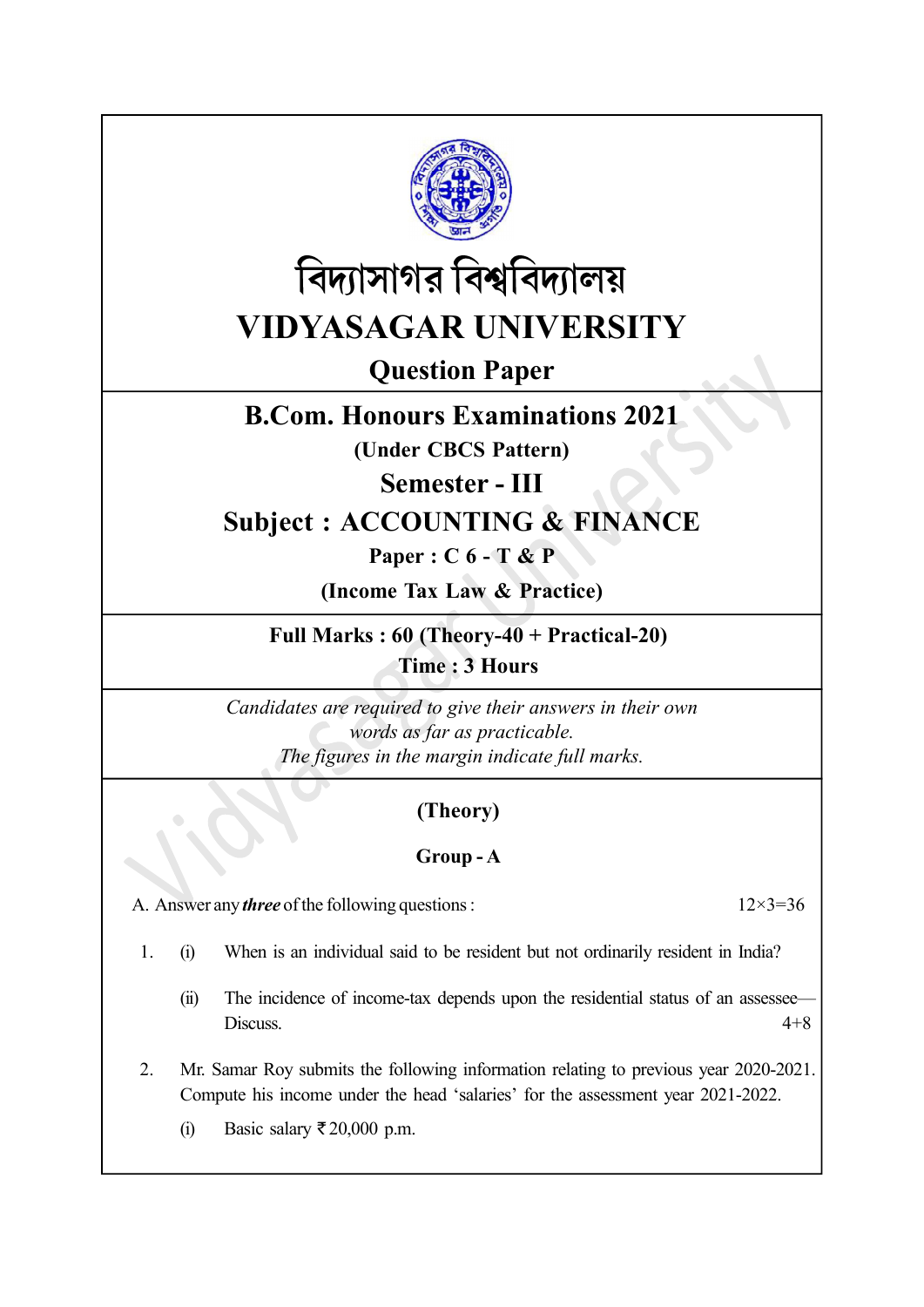- (ii) D.A. (60% of which is part of retirement benefits)  $\bar{\tau}$  10,000 p.m.
- (iii) Children education allowance (for two children)  $\bar{\tau}$  200 p.m. for child.
- (iv) Free lunch for 300 days in the office during office hours  $\bar{\tau}$  80 per meal.
- (v) Reimbursement of expenses incurred on credit card provided by the employer ₹10,000.
- (vi) Gift of Sonata watch  $\bar{\tau}$  12,000.
- (vii) Rent free unfurnished accommodation in Mumbai, the fair rent value of which is ₹84,000 p.a.
- (viii) Motor car of 1.8 litre engine capacity with driver both for official and private purposes.
- (ix) Watchman facility by the employer. Wages of watchman paid by employer  $\bar{\tau}$  1,000 p.m. 12
- 3. (i) Distinguish between 'Inter-source adjustment' and 'Inter-head adjustment'.
	- (ii) Mr. Anil Sen submits the following information relating to previous year 2020- 2021 :
		- Life insurance premium paid on own life (sum assured :  $\overline{\tau}$  22,500, policy taken in 2010)  $\sqrt[3]{6,500}$
		- Life insurance premium paid on the life of his mother.  $\bar{\epsilon}$  22,500
		- Life insurance premium paid on the life of his father.  $\bar{\tau}$  12,800
		- Life insurance premium paid on the life of Mrs. Sen (sum assured :  $\bar{x}$  1,00,000)  $\bar{x}$  4,000
		- Life insurance premium paid on the life of his major son (since 2015, sum assured ₹40,000)  $\zeta$ 3,100
		- Life insurance premium due before March 31, 2021 but paid on April 4,  $2021$  on own life.  $\sqrt{212,000}$
		- Contribution towards public provident fund.  $\bar{\epsilon}$  50,000
		- Tution fee of his son.  $\zeta$  12,500
		- Contribution made for participating in unit-linked insurance plan. ₹10,000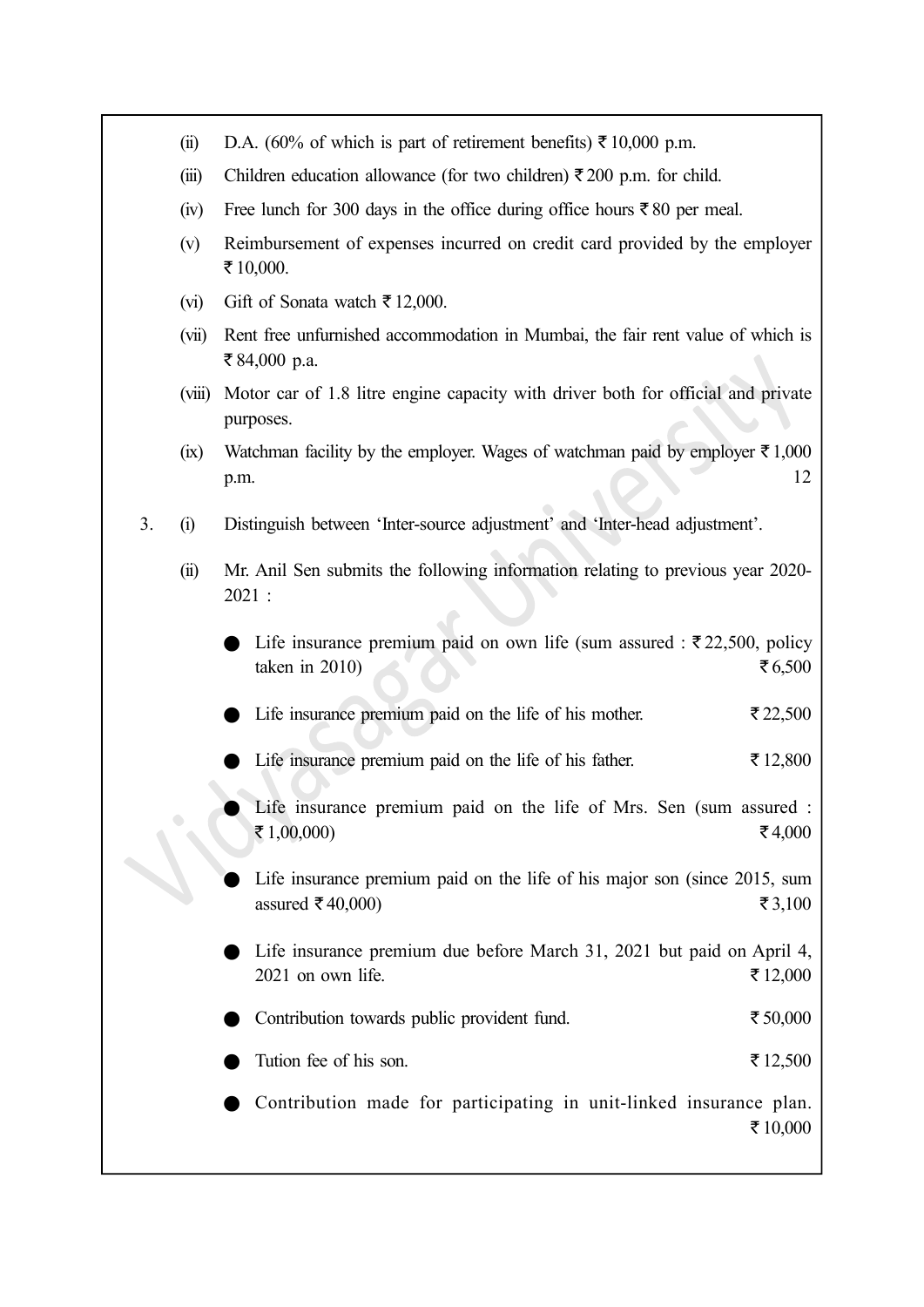Compute amount of eduction u/s 80C of Mr. Anil Sen for the assessment year 2021-2022. 3+9

- 4. Write short notes on : 3×4
	- (i) Gross total income
	- (ii) Deduction u/s 80 D
	- (iii) Permanent Accountant Number (PAN)
- 5. Sri H. Sarkar furnished the following particulars in respect of his house for the previous year 2019-20. Compute his income from house property for the assessment year 2020-  $21.$  12

|                                                  | <b>First House</b><br>(self-occupied) | Second House<br>(let out) |
|--------------------------------------------------|---------------------------------------|---------------------------|
| Municipal valuation                              | Rs. 3,00,000                          | Rs. 1,60,000              |
| Fair Rent                                        | Rs. 3,60,000                          | Rs. 1,80,000              |
| <b>Standard Rent</b>                             | Rs. 2,40,000                          | Rs. 1,60,000              |
| Rent received                                    |                                       | Rs. 2,00,000              |
| Vacancy period                                   |                                       | 2 months                  |
| Municipal tax 10%                                | $\gamma$                              | ?                         |
| Construction started on                          | 1.4.2017                              | 1.4.2008                  |
| Construction completed on                        | 1.4.2019                              | 1.4.2011                  |
| Loan taken for construction $(a)$<br>$10\%$ p.a. | Rs. 15,00,000                         | Rs. 10,00,000             |

- 6. (i) Discuss the admissibility or otherwise of the items mentioned below in the computation of income of Sri H. Roy under the head 'Profit and Gains of Business or Profession' for the assessment year 2020-21.
	- (a) Legal charges including lawyer's fees of Rs. 2,100 paid for raising loan from a nationalised bank.
	- (b) A security guard of a business store committed theft after breaking into the stores after business hours amounting to Rs. 2,000.
	- (c) Incurred cost on a neon sign Rs. 6,000.
	- (ii) Mr. Rajib after serving 23 years and 7 months of service in a private concern in Kolkata retired on December 31, 2018 and received gratuity of Rs. 3,80,000. His basic salary and DA at the time of retirement was Rs. 20,000 and 10,000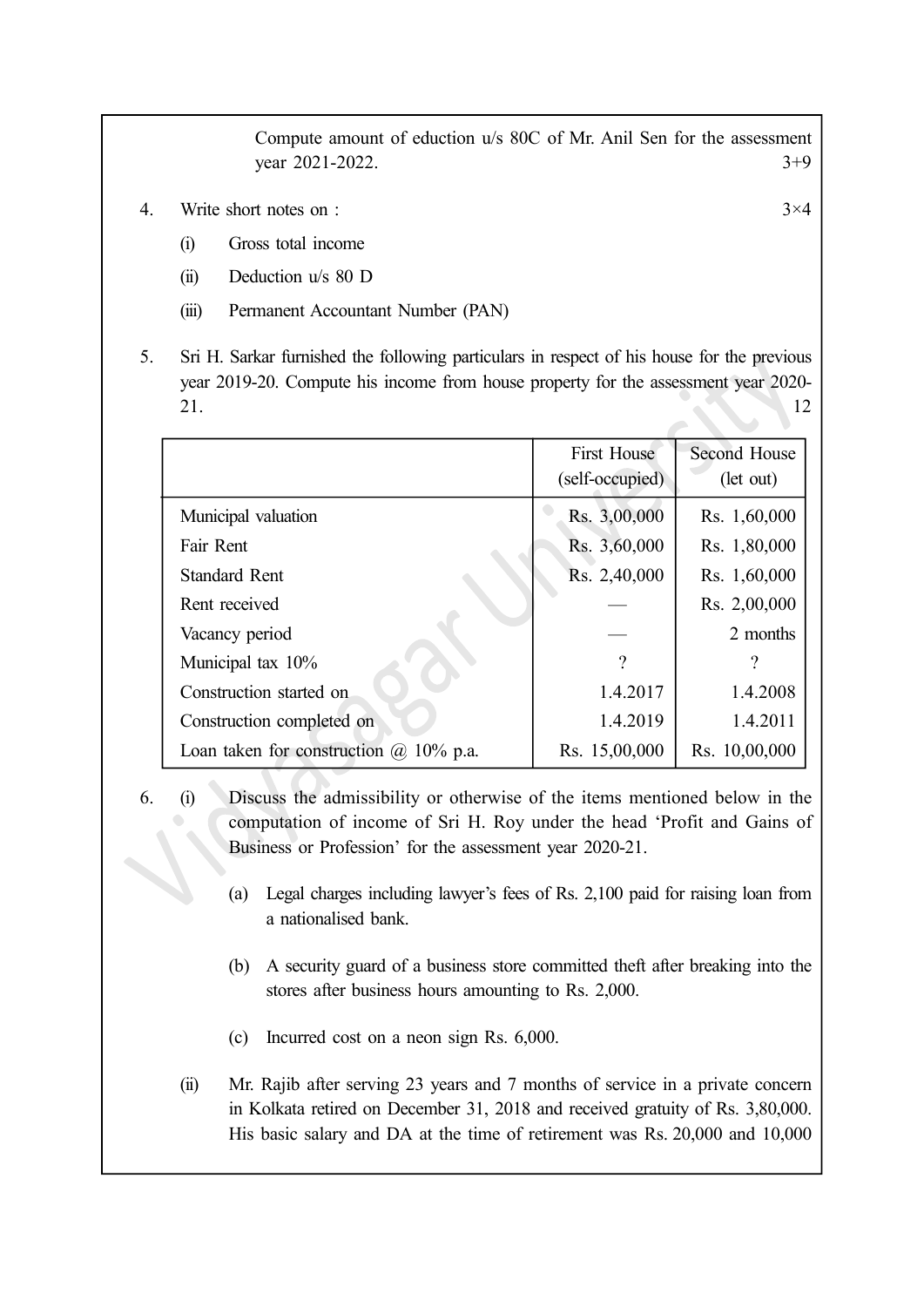p.m. respectively. His annual increment of salary of Rs. 1000 p.m. fell due on 1st April each year. Calculate the taxable amount of gratuity of Rajib.

3×2+6

#### Group - B

B. Answer any *two* of the following questions :  $2 \times 2 = 4$ 

- 1. Define previous year with two examples.
- 2. Write a note on 'House Rent Allowance'.
- 3. What do you mean by perquisite?
- 4. State two incomes which are taxable under the head 'income from other sources'.

### (Practical) Paper - C 6 -P (Preparation of Return of Income) Marks : 20

#### Group - A

A. Answer any **one** of the followng questions :  $20 \times 1 = 20$ 

1. Mr. Sagar Sharma (aged 56 years) is employed in a state government concern. He submits the following information for the previous year 2020-21.

- (i) Basic salary  $\bar{\tau}$  40,000 per month.
- (ii) D.A. 100% of basic salary.
- (iii) Medical Allowance  $\bar{\tau}$  500 per month.
- (iv) He earned interest from savings account  $\bar{\tau}$  18,000.
- (v) He paid  $\bar{\tau}$  2,88,000 for House Building Loan (principal  $\bar{\tau}$  84,000 and interest ₹2,04,000)
- (vi) He contributed to RPF  $\bar{\tau}$  7,000 p.m.
- (vii) He contributed to PPF  $\bar{\tau}$  50,000.